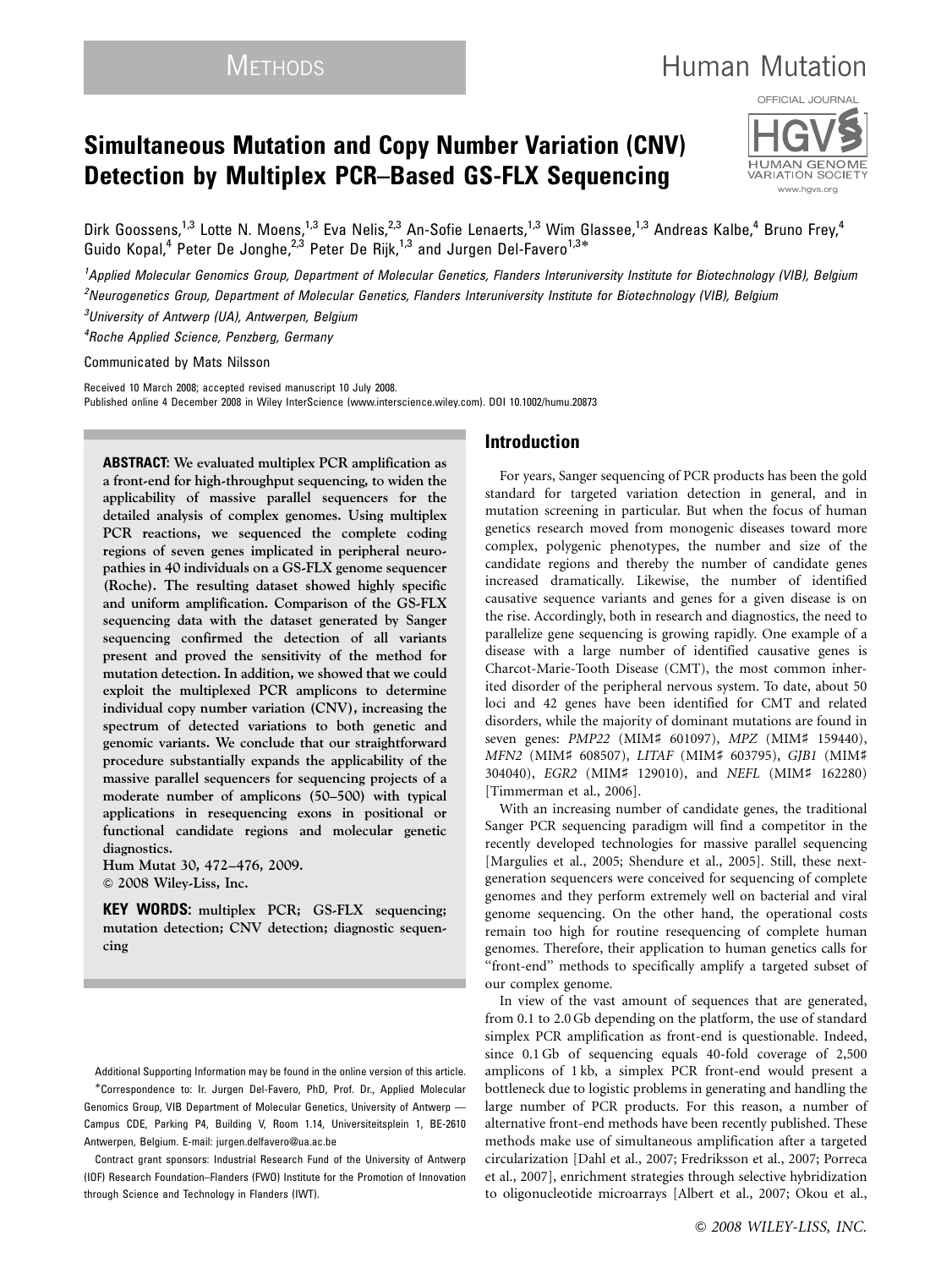2007], or partially surface-based multiplex PCR amplification [Meuzelaar et al., 2007]. They all consist of multistep protocols with mild to high complexity, as opposed to the simultaneous amplification of numerous targets in a multiplex PCR reaction.

Although it is generally believed that multiplex PCR is limited to the amplification of only a few amplicons, due to spurious interactions of the primers in the reaction mixture leading to PCR failure or PCR artifacts [Edwards and Gibbs, 1994; Markoulatos et al., 2002], several multiplex primer design tools are available that take these interactions into account [Rachlin et al., 2005; Yamada et al., 2006]. Moreover, the successful multiplex amplification and genotyping of over 1,000 randomly selected SNPs with primers designed accordingly has been reported [Wang et al., 2005]. Previously, we showed specific and quantitative multiplex amplification of 21 to 37 amplicons using standard PCR conditions with primers designed by software based on the above principle [Gijselinck et al., epub 2007; Sleegers et al., 2006]. Here we evaluate multiplex PCR as a front-end method for massive parallel sequencing and its application to simultaneous variation and copy number variation (CNV) detection.

## Materials and Methods

#### Multiplex Primer Design

An optimal set of targets was defined to cover all coding exons. For every target, a list of potential primers was generated using Primer3 [Rozen and Skaletsky, 2000] based on the following sequences: NC\_000001.9 (MFN2 and MPZ), NC\_000008.9 (NEFL), NC\_000010.9 (EGR2), NC\_000016.8 (LITAF), NC\_000017.9 (PMP22), and NC\_000023.9 (GJB1). Multiplex primer sets were selected from these lists, taking into account previously reported considerations [Elnifro et al., 2000; Wang et al., 2005]. Most importantly, all primers were checked for primer-dimer interactions, both self-dimers and cross-dimers, to prevent template independent primer extension. For this, fewer than four consecutively complementary bases between the 3' end of any primer, and anywhere in all the others, was allowed. Furthermore, even low-affinity annealing of primers on any formed PCR amplicon was prevented since it can result in the formation of spurious PCR amplicons. This was implemented by calculating the maximum melting temperature of a primer on any PCR amplicon sequence already present in the multiplex using nearest-neighbor thermodynamic parameters as described [SantaLucia, 1998]. The cutoff for this maximum melting temperature was  $35^{\circ}$ C below the melting temperature of the primer itself.

## Multiplex PCR Reaction

The resulting primers were ordered from Eurogentec (Liège, Belgium) and tested in simplex PCR reactions on 20 ng of genomic DNA using 10 pmol per primer; the other parameters were equal to those of the multiplex PCR. The multiplex PCR reactions were performed on 100 ng genomic DNA in a 25-µl reaction containing  $1 \times$  Titanium<sup>TM</sup> Taq PCR buffer (Clontech, Palo Alto, CA) with a final concentration of 0.25 mM for each dNTP (Invitrogen, Carlsbad, CA) and a total of  $0.125 \mu l$  of TitaniumTM Taq DNA Polymerase (Clontech). Primer concentrations were optimized and varied between 0.05 pmol/µl and  $0.2$  pmol/ $\mu$ l final concentration. PCR cycle conditions were 5 minutes at 98°C, followed by 30 cycles of 45 sat 95°C, 45 sat 62 $^{\circ}$ C, and 2 minutes at 68 $^{\circ}$ C. After a final extension step of 10 minutes at 72 $\degree$ C, samples were cooled to 8 $\degree$ C.

## Pooling of Multiplex PCR Reactions

In a preparatory step, the seven multiplex PCR reactions of two samples were separately purified on a QIAquick PCR Purification column (Qiagen GmbH, Hilden, Germany) and the concentration of each multiplex PCR reaction eluate was measured using a Nanodrop spectrophotometer (NanoDrop Technologies, Wilmington, DE). A pooling scheme was defined based on the average concentration over both samples of each multiplex PCR reaction and the number of amplicons per multiplex to obtain an equal representation of every amplicon in the final mixture.

For all remaining individuals, the multiplex PCR reactions were pooled according to the pooling scheme and subsequently purified on a QIAquick PCR purification column (Qiagen).

#### GS-FLX Sequencing

The pooled and purified multiplex PCR reactions were interrogated with the standard amplicon sequencing protocol on a GS-FLX genome sequencing system (Roche Applied Science, Penzberg, Germany) according to the manufacturer's instructions. For every sample, two lanes of a 16-lane Bead Loading gasket on a 70- 75 mm PicoTiterPlate (Roche Applied Science, Penzberg, Germany) were loaded, one for sequencing with the forward primer and one for reverse sequencing. The generated standard flow files (SFF) were analyzed with the GS Amplicon Variant Analyzer software (version 1.1.02; Roche Applied Science) and the putative variants that were identified by the software were curated manually.

#### Sanger Sequencing

Sanger sequencing was performed on 10 ng of genomic DNA with 10 pmol of each primer (primer sequences available on request) in a standard PCR reaction, followed by ExoSAPit treatment (Amersham Biosciences, Uppsala, Sweden) and subsequently sequenced using the Big Dye terminator cycle sequencing kit (v3.1; (Applied Biosystems, Foster City, CA) according to the manufacturer's instructions. Sequencing reactions were run on an Applied Biosystems 3730XL DNA Analyzer (Applied Biosystems) and the resulting trace files were analyzed using novoSNP [Weckx et al., 2005].

#### Dosage Quotient Calculation

To determine the dosage quotient (DQ) of an amplicon in a given individual, the total absolute read count per specific multiplex was determined as the sum of the read counts for all amplicons of that specific multiplex, except the ones of GJB1 because of their location on the X chromosome and the resulting difference between males and females. Per individual, the relative read count was determined for every amplicon as the ratio of the read count for that amplicon over the total absolute read count of the specific multiplex to which the amplicon belongs. The ratio of the relative read count of an amplicon of a test individual over the average relative read counts in the reference individuals results in the DQ for that amplicon in that individual. In short:  $DQ_{\text{test}}^i = (RC^i/RC^{all})_{\text{test}}/(RC^i/RC^{all})_{\text{ref}}$  with " $RC''$  = read count; "i" = amplicon i; "all" = all amplicons; "test" = test individual; and " $ref"$  = reference individual.

## Results

#### Multiplex PCR

We designed multiplex PCR primers to amplify all 37 coding exons of seven selected genes (PMP22, MPZ, MFN2, LITAF, GJB1,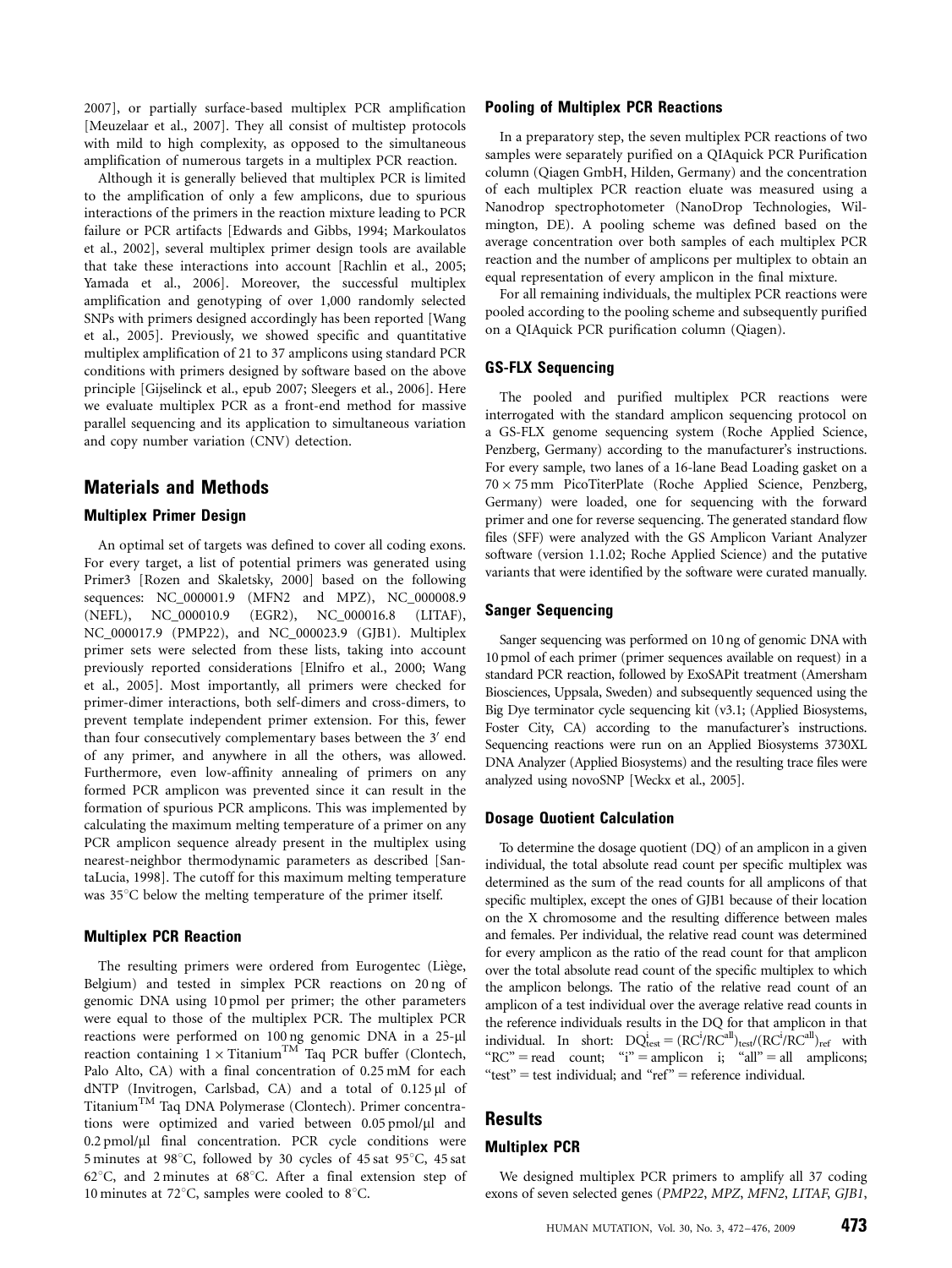

Figure 1. Trellis graph showing read counts per amplicon. Each subgraph plots the number of reads per amplicon for one sample. In all subgraphs, amplicons are sorted according to the average read count calculated over all individuals.

EGR2, and NEFL) in which mutations can cause CMT. The  $\sim$ 8 kb of coding sequence was covered by 63 amplicons, totaling 14.4 kb of sequence, amplified in seven multiplex PCR reactions (Supplementary Table S1; available online at http://www. interscience.wiley.com/jpages/1059-7794/suppmat). All primer pairs encompassed fragments ranging from 150 to 250 bp and had the A and B adaptor sequences needed for the GS-FLX amplicon sequencing protocol attached to the forward and reverse primer, respectively [Margulies et al., 2005]. When tested in a simplex PCR reaction, all except two of the primer pairs amplified the expected fragment, resulting in a conversion rate  $> 96.5\%$ . The two failed amplicons were omitted from further experiments.

## GS-FLX Sequencing

To test the designed assays, we PCR-amplified the DNA from 31 CMT patients with known mutations and interrogated the products with the amplicon sequencing protocol on a GS-FLX sequencer. Amplicons were sequenced from both directions, each in one lane of a 16-lane gasket. On average, a total of 6.6 Mb was generated per sample, corresponding to over 29,000 reads with an average length of 227 bp (Supplementary Table S2). The specificity of the PCR amplification was very high, with on average 96% of quality filtered reads that mapped back to the expected sequence. Also, it can be appreciated from Figure 1 that our method results in reproducible read counts. The overall observed read count of 490% of the amplicons falls within a 15-fold range. However, when we exclude the six amplicons with the lowest average read count, the observed read counts of  $>90\%$  of the remaining

amplicons fall within a five-fold range in all samples, demonstrating uniformity of amplification.

#### Mutation detection

To determine the performance of the combined multiplex PCR/ GS FLX sequencing method in detecting variations, we compared it to traditional PCR-based Sanger sequencing. Sanger-based resequencing of the coding sequences of the seven genes in all 31 selected CMT patients resulted in the detection of a total of 47 variants located in the amplicons used for GS-FLX sequencing, 31 of which were previously diagnosed as the causative mutations (Supplementary Table S3). Analysis of the generated GS-FLX dataset with the GS Amplicon variant analyzer software (version 1.1.02) confirmed the presence of all 47 variants and did not result in the detection of any additional variant. In view of the supposed difficulties of the 454 sequencing technology with homopolymers, it is important to note that one mutation was a A/C substitution flanking a [C]5-stretch, while another mutation was an insertion of a G in a [G]6-stretch (data not shown).

Analysis of all heterozygous variants showed relatively unbiased representation of both alleles with  $44.9 \pm 6.5\%$  of the number of reads containing the variant alleles, again confirming the uniformity of amplification.

Since the average multiplicity of coverage for this proof-ofconcept experiment was  $475 \times$ , we performed simulation studies to determine the minimal multiplicity of coverage required for detecting all sequence variants. Hereto, we reduced the actual multiplicity of coverage by subsampling a fixed number of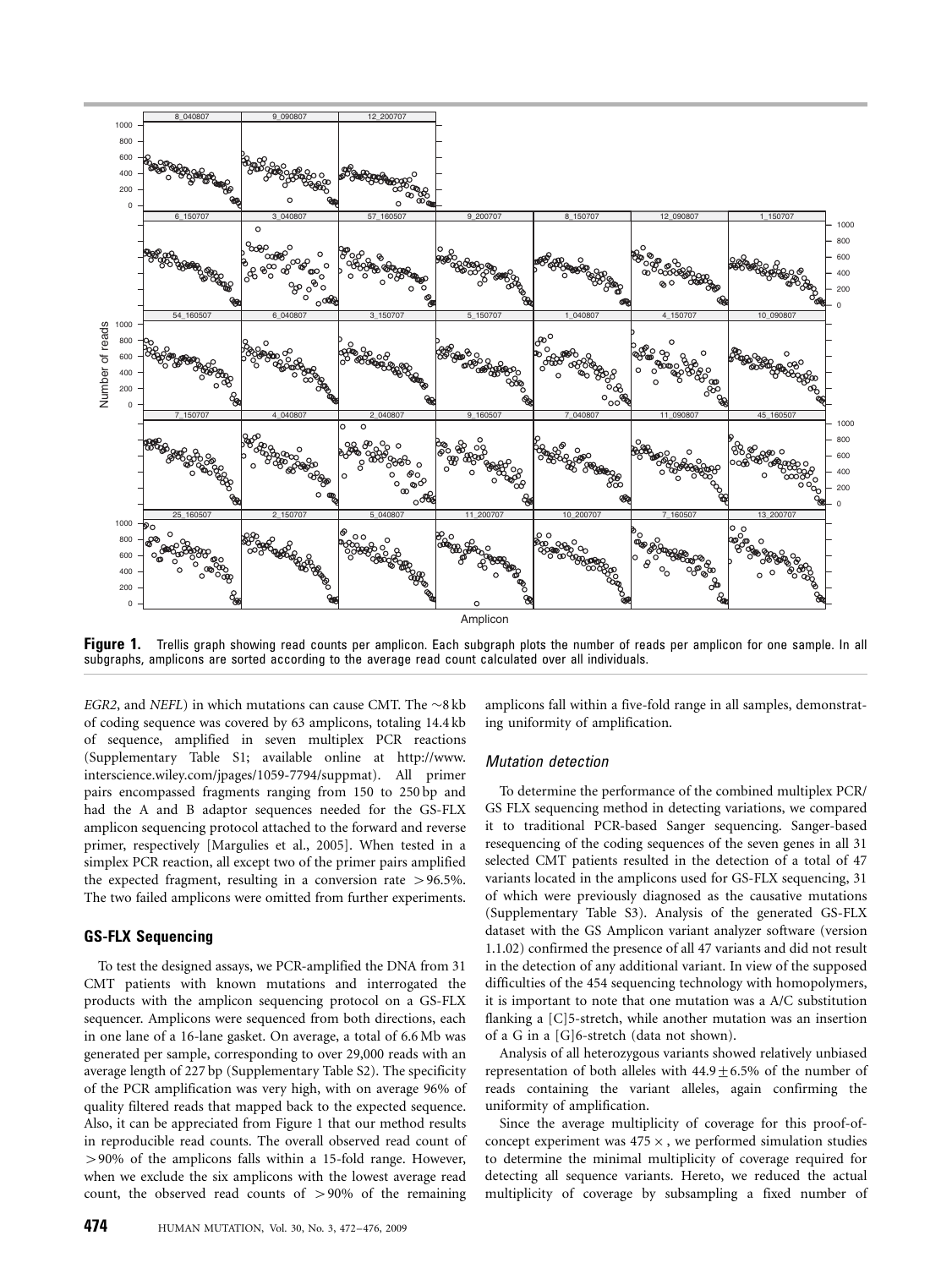random reads for each individual and verified whether the variants were still detected. For every multiplicity of coverage sampled, 100 random subsets were generated and analyzed. This resulted in a simulated detection sensitivity of 99.5% for a 40  $\times$ coverage, excluding the variants in the six amplicons with low average read count (Supplementary Fig. S1A).

## CNV detection

In addition to specific and accurate variant detection, for diagnostic purposes it is also important that simultaneous CNV analysis can be performed within the same multiplex PCR/GS-FLX experiment. As demonstrated by methods such as multiplex amplicon quantification (MAQ) [Sleegers et al., 2006] and quantitative multiplex PCR of short fluorescent fragments (QMPSF) [Casilli et al., 2002], multiplex PCR reactions can be used to determine the copy number of the amplified targets by calculating their DQ. This DQ results from the comparison of normalized amplicon amounts between a test individual and control individuals as detailed in Materials and Methods. To identify CNVs with the multiplex PCR/GS-FLX sequencing method, we used GS-FLX read counts per amplicon as readout. Hereto, the CMT PCR multiplex assay was used to interrogate the DNA of nine individuals (two males, seven females) harboring one  $(n = 3)$ , two  $(n = 2)$ , or three  $(n = 4)$  copies of the 1.4-Mb CMT1A region at 17p12, encompassing the PMP22 gene. Duplication of this region is the most common cause of CMT1A (MIM# 118220), while the reciprocal deletion results in hereditary neuropathy with liability to pressure palsies (HNPP; MIM# 162500).

A prerequisite for CNV detection using the multiplex PCR/GS-FLX method is that the normalized read counts are stable over different samples. Indeed, the normalized read count data from amplicons not derived from the CMT1A CNV or chromosome X are stable (Supplementary Table S4). Based on this observation we calculated the average DQs of the six GJB1 amplicons located on chromosome X using female DNA samples as a reference. This analysis showed a clear-cut distinction between males with a DQ of 0.5 (range, 0.45–0.49) and females with a DQ of 1 (range, 0.86–1.06) corresponding to one and two X-chromosomes, respectively (Fig. 2; Supplementary Fig. S2). Next, calculation of the average DQs of three PMP22 amplicons using the two wild-type (WT) individuals as a reference, showed three separated ranges at 0.5 (range, 0.47–0.58), 1.0 (range, 0.89–1.11), and 1.5 (range, 1.34–1.49), corresponding to the number of copies present in the individuals (Fig. 2; Supplementary Fig. S3). Subsampling experiments simulating different coverages indicated that for GJB1  $50\times$  coverage is required to reach a sensitivity of  $>$ 99.5% (Supplementary Fig. S1B). With this coverage we obtained a detection sensitivity of 92.4% for PMP22, probably due to the low number of PMP22 amplicons (Supplementary Fig. S1B). This experiment proves the feasibility of CNV analysis with the multiplex PCR/GS-FLX sequencing method, a result further supported by the observation that the average DQs in five autosomal genes with normal copy number do not deviate from 1.0 (Fig. 2; Supplementary Figs. S4–S8).

## **Discussion**

We evaluated multiplex PCR as a front-end to massive parallel sequencing methods. When assessing multiplex targeting methods, important aspects are the specificity, uniformity, and the degree of multiplexing [Porreca et al., 2007]. The specificity is defined as the fraction of amplified sequences that originate from the targets. Uniformity is a measure for the relative abundances of



**Figure 2.** The overall dosage plot. Every dot is the average of the DQs of the amplicons of one gene in one individual. For the calculation of the DQs in GJB1, the seven female samples were used as reference; for PMP22, the two individuals with two copies of the CMT1A CNV were used as reference; and for the other genes, all samples were used as reference. Crosses indicate males with one copy of the CMT1A CNV, open symbols indicate females with one copy of the CMT1A CNV, and filled symbols indicate females with three copies of the CMT1A CNV.

targeted amplification products. The degree of multiplexing refers to the number of targets amplified in one reaction.

With over 95% of quality filtered reads originating from the targets, the specificity of the method is clearly satisfactory and not noticeably different from results obtained with standard, simplex amplicon sequencing experiments and clearly indicates the absence of spurious byproducts of the multiplex PCR amplification step.

With on average nine amplicons per multiplex PCR reaction, the number of PCR reactions required to amplify the target sequences is greatly reduced. Still, there is room for improvement of the multiplexing degree. Since the A and B adaptor sequences are joined to the PCR primers, the degrees of freedom in the primer design process are diminished considerably. From this point of view, it would be interesting to investigate the effects of adaptor ligation after PCR amplification as opposed to the use of primer-adaptor fusion primers.

In the current multiplex PCR assay, six amplicons showed a consistent lower read count in all individuals, influencing two important parameters: the final read count uniformity and minimal required coverage for mutation detection. Since these lower read counts can be improved by simply increasing the primer concentrations for these amplicons in the multiplex PCR reactions, the impact of excluding these amplicons on these parameters was investigated. As shown by our analyses, the final read count uniformity improved substantially from a 15-fold to a five-fold range. Also the minimal required coverage for mutation detection dropped from  $120 \times$  to  $40 \times$  to obtain a mutation detection sensitivity of 99.5%.

Recently, other front-end approaches for massive parallel sequencing were published and two of these use high-density microarrays to enrich human genome–specific sequences for highthroughput sequencing of genes or selected genomic regions [Albert et al., 2007; Okou et al., 2007]. The number of targeted segments obtained is currently 100-fold higher compared to our multiplex PCR front-end amplification step. However, the sample throughput of the microarray-based enrichment is an order of magnitude lower. Also the current microarray enrichment technique shows low segment specificity ranging from 35 to 76% [Albert et al., 2007]. Two other recent publications [Dahl